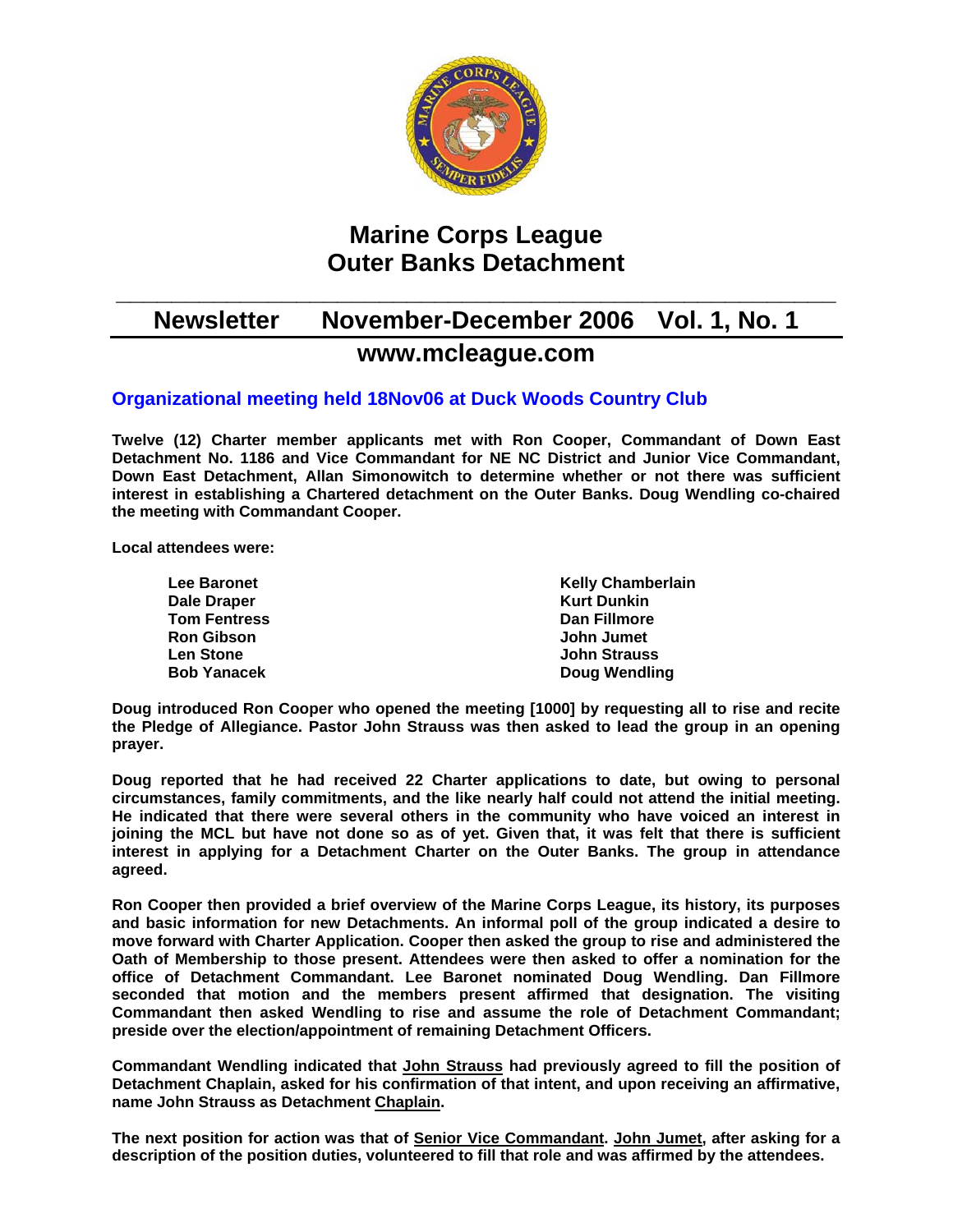**There was discussion among the group as to candidates for the role of Junior Vice Commandant. Paul Strehan was suggested as a good candidate. Since Paul was not in attendance, it was agreed that a discussion of the role would be had with Paul as to whether or not the role would be assumed by him. In the meantime, the position is listed as open and candidates are being sought out.** 

**The Commandant then announced that he had a previous offer from a local Marine to accept the Adjutant Paymaster office and would pursue that offer unless anyone in attendance was interested. That position remains open. [Bob Messinger accepted appointment as Outer Banks Detachment, Adjutant Paymaster 24Nov06.]** 

**Lee Baronet, a long-time member of the Virginia Beach, John A. Lejeune Detachment No. 332 and experienced MCL Detachment officer, indicated a willingness to accept appointment as the Detachment Judge Advocate. The Commandant affirmed that appointment.** 

**The Sergeant-At-Arms position appointment was deferred pending discussions between the Commandant and Detachment members. [Robert Yanacek, Charter member, volunteered to serve as Detachment Sergeant-At-Arms and was officially appointed by Detachment Commandant on 20 November 2006. Thanks, Robert.]** 

**After a brief discussion by the group regarding Outer Banks Detachment operations, i.e., meeting schedules/locations, community activities, member recruitment, etc. the Commandant requested that attendees pay their first year dues, sign the official Application For Charter, and commit to making the Detachment a success.** 

**It is anticipated that the next Detachment meeting will take place in late January. Details will be announced at a later date. It was reiterated that attendance at the Charter presentation meeting is a historical event; one necessitating the attendance/signature of all Detachment members.** 

**A brief prayer was offered by Chaplain Strauss, the Commandant extended thanks to Commandant, Cooper and Junior Vice Commandant, Simonowitch for their assistance and the meeting was officially adjourned [1130].** 

#### **NOTE:**

**Volunteers are needed for the positions of Junior Vice Commandant, and Adjutant Paymaster. Please contact Doug Wendling, 252-457-0409 to volunteer TODAY!**

> **We few, we precious few. We who have shed our blood together, shall forever be… A BAND OF BROTHERS Wm Shakespeare**

#### **What does it take to form a new Detachment?**

**A Detachment has its beginning before it is chartered. There is the process of finding members who are interested in promoting the purposes of the Marine Corps League, and there is the process of organizing to become a viable organization. Once chartered, the real work for the Officers and members begins. The goal of every new Detachment is to grow, expand programs, enlist the participation of all members, remain a dynamic and meaningful organization and enjoy the fellowship of Marines and eligible FMF Corpsmen. That should also be the goal of every Detachment in the Marine Corps League.** 

**The primary factor in attaining this goal is leadership. Along with leadership are initiative, commitment, perseverance, teamwork, and competence. In reality, the members of the organization will probably not have all the experience and knowledge necessary to readily and immediately tackle all the issues at hand. That's where the initiative, commitment, perseverance and teamwork are important. With those traits, officers and members can learn and experience what they are going to need to know to succeed. Knowledge and experience to attain competence will not happen immediately. Training, information, and assistance from other Detachments and/or the Department can help fill the void.**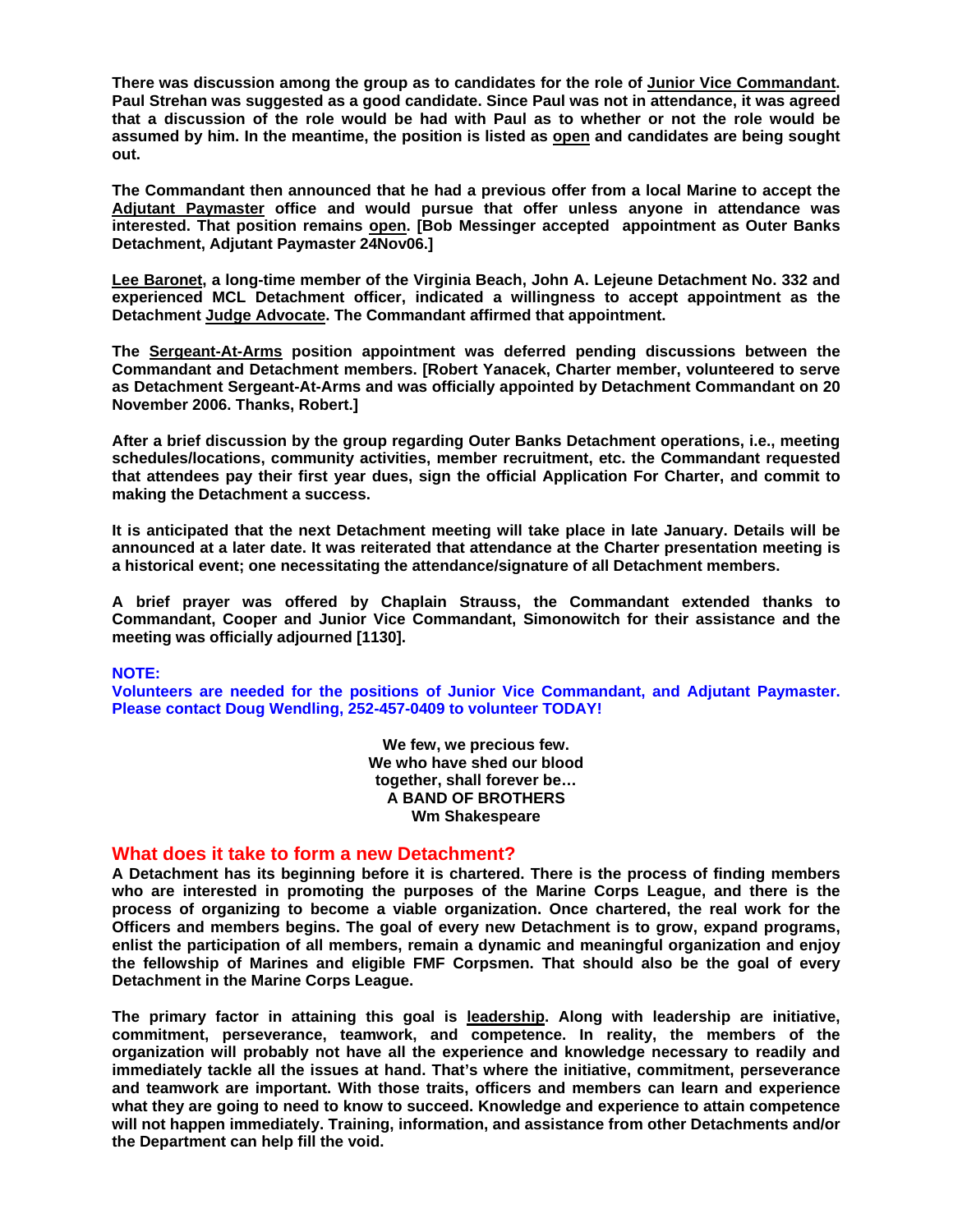**With the above thoughts in mind, WHAT DOES IT TAKE TO FORM A DETACHMENT? Normally, one or more Marines must take the lead in contacting potential eligible members and scheduling a meeting to discuss the interest and the feasibility of forming a new Detachment. If one or more of these individuals has had prior experience in the League, they would be better qualified to relate the hardships, rewards and advantages of starting up a new Detachment. Even with prior League experience, many steps must be taken that they may never have been involved in. That makes the requirement for patience and teamwork essential.** 

#### **Uniforms**

**The Marine Corps League does have uniform regulations, but uniforms are not required. Like other veteran organizations, we generally just buy the cover, with the Marine Corps emblem. Other uniform gear is optional. [MCL Ship's Store: Cover \$20; EGA \$3.50]** 

#### **USMC Rules For Combat**

- **1. Be courteous to everyone, friendly to no one.**
- **2. Decide to be aggressive ENOUGH, quickly ENOUGH.**
- **3. Have a plan.**
- **4. Have a back-up plan, because the first one probably won't work.**
- **5. Be polite. Be professional. But, have a plan to kill everyone you meet.**
- **6. Do not attend a gunfight without a machine gun whose caliber stars with either a 5 or a 7.**
- **7. Anything worth shooting is worth shooting twice. Ammo is cheap. Life is expensive.**

**8. Move away from your attacker. Distance is your friend. (Lateral and diagonal movement are preferred.** 

- **9. Use cover and concealment as much as possible.**
- **10. Flank your adversary when possible. Protect yours.**
- **11. Always win. The only unfair fight is the one you lose.**

**12. In ten years nobody will remember the details of caliber, stance, or tactics. They will only remember who lived.** 

**13. If you are not shooting, you should be communicating and reloading.** 

**14. Someday someone may kill you with your own weapon, but they should have to beat you with it because it is empty.**

**15. And, above all…don't drop your guard.** 

**Finally, never ever forget, Friendly fire ISN'T!!!** 

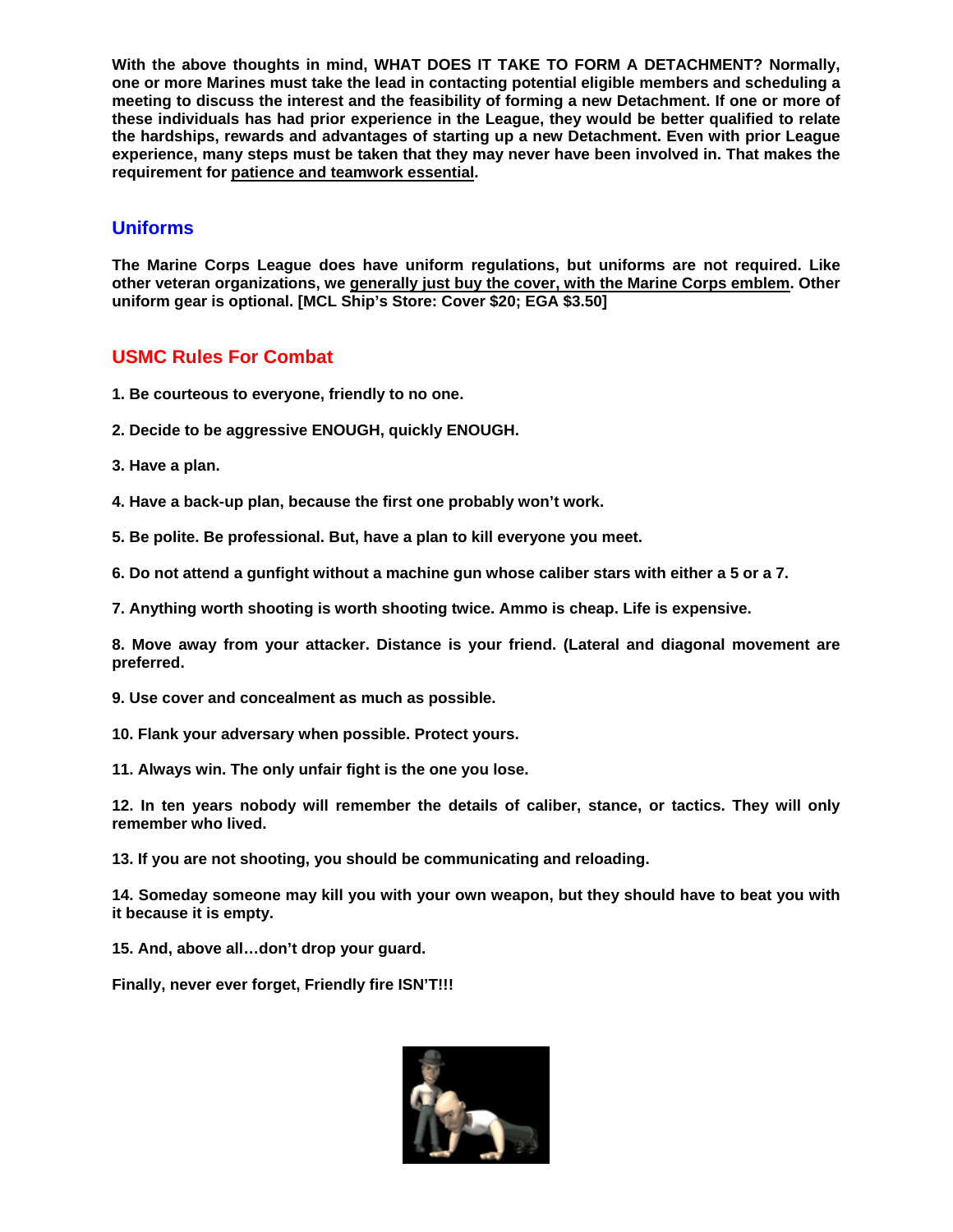### **Marine Barracks Washington, Washington D.C. (Nov. 13, 2006) –**

**Gen. James T. Conway became the 34th Commandant of the Marine Corps, Monday, after assuming command from Gen. Michael W. Hagee during a passage of command ceremony here. Hagee's retirement ceremony took place earlier Monday morning, ending 42 years of distinguished military service.** 

**By Cpl. Aaron K. Clark, Marine Barracks 8th & I** 

**"Throughout all the postings and assignments I have had, the one thing I am most proud of is that since 1968 I have been called a U.S. Marine," said Hagee.** 

**Secretary of Defense, Donald H. Rumsfeld, was present for the retirement and the passage of command ceremony.** 

**"(Hagee) left behind a Marine Corps that under his watch has become the best-trained, the bestled, and the best-equipped force in history," Rumsfeld said. He also noted Hagee has led the Marine Corps during some of the organization's most challenging times, citing the Marines' hard fighting in Fallujah, Ramadi and other parts of western Iraq.** 

**"Heroes are not in short supply," Rumsfeld said of today's Marines. "We can say with pride that many of this nation's greatest young people are those who proudly wear the eagle, the globe and the anchor."** 

**Conway, a graduate of Southeast Missouri State University, was commissioned as an infantry officer in 1970, where he held a variety of platoon and company commander billets. As a field grade officer, he taught tactics at The Basic School, served as operations officer for the 31st Marine Expeditionary Unit to include contingency operations off Beirut, Lebanon, commanded Battalion Landing Team 3/2 during Operations Desert Shield and Desert Storm, and served as commanding officer of TBS.** 

**As a general officer, Conway has served as the commander of the First Marine Expeditionary Force (1-MEF) during two combat tours in Iraq, the president of the Marine Corps University at Quantico, Va., and the Director of Operations, J-3, on the Joint Staff at the Pentagon, where he served prior to becoming Commandant of the Marine Corps.** 

**"The raw courage, the selflessness, the teamwork demonstrated by this young generation is absolutely unbelievable," said Conway. "I would suggest that our services, our Corps and our nation are in great shape for a long time to come."** 

**Conway takes the helm as Marines continue to engage enemies on the frontlines of the Global War on Terrorism.** 

**"This is going to take awhile," he said of ongoing operations in Iraq. "With your support there is only one outcome, and that is victory."**

#### **Inputs wanted…**

**This newsletter, the first for Outer Banks Detachment, is the sole handiwork of the Detachment Commandant. The thinking, at the moment, is to issue six (6) newsletters a year, i.e., Jan-Feb, Mar-Apr, May-Jun, Jul-Aug, Sept-Oct, and Nov-Dec. We'll always be on the lookout for items pertinent to our local Detachment, The Marine Corps League and/or the Marine Corps for use in the newsletter. Member news is welcomed.** 

**Please forward items for use in the newsletter to** [dwcustomclubs@msn.com](mailto:dwcustomclubs@msn.com) **or mail to Doug Wendling, 581 Hunt Club Drive, Corolla, NC 27927-2204.** 

**We may decide to establish a Detachment website in the future… Give it some thought and let your ideas be known.**